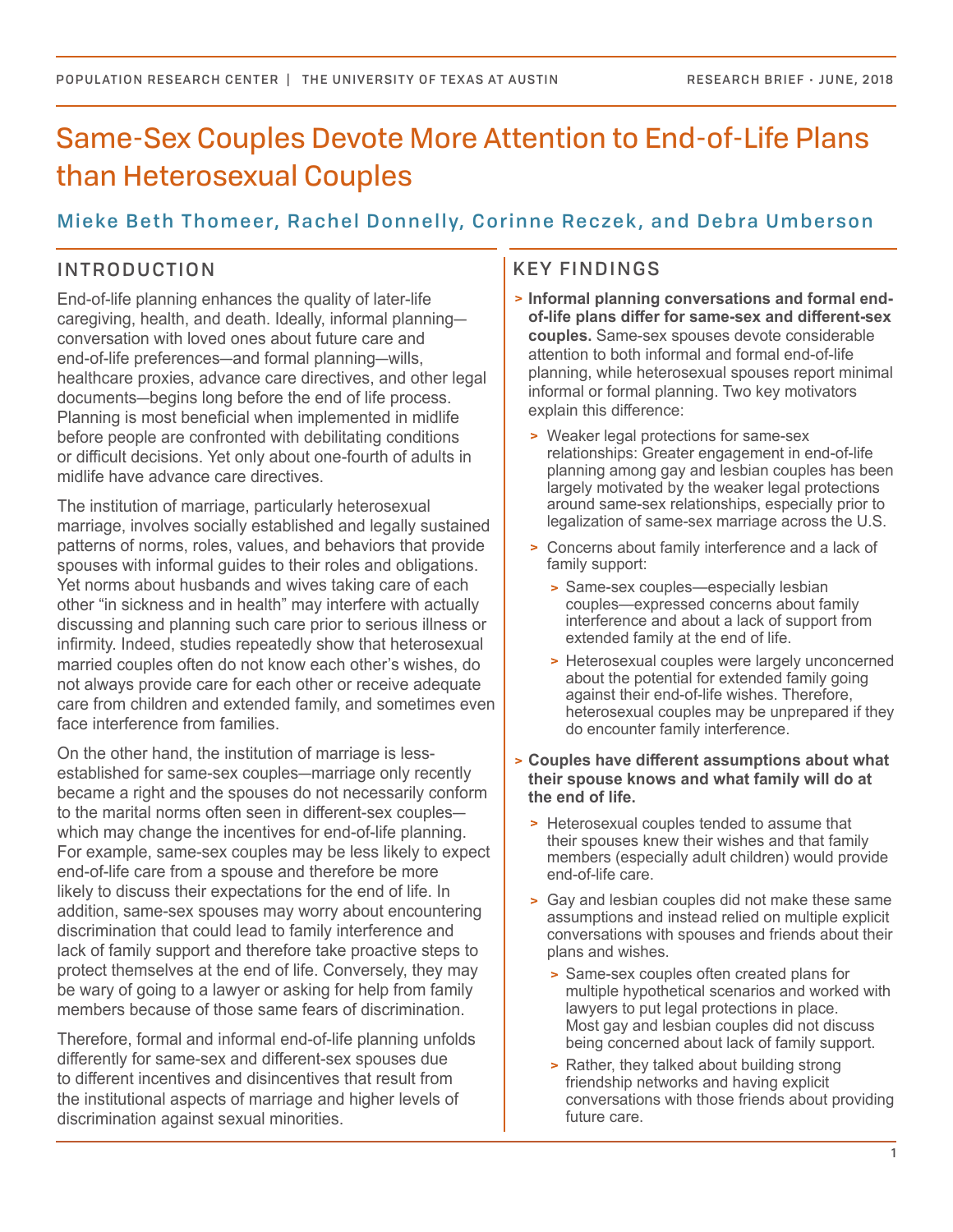### INTRODUCTION, CONTINUED

The authors conducted in-depth interviews with 90 spouses at midlife in 45 gay, lesbian, and heterosexual marriages. All respondents were Massachusetts residents at the time of the study (2012–2013); Massachusetts was the first U.S. state to legalize same-sex marriage, in 2004. At the time of the interviews, same-sex marriage was not federally protected and was not legal in the majority of U.S. states.



This figure shows that same-sex spouses devote considerable attention to both informal and formal end-of-life planning, while heterosexual spouses report minimal informal or formal planning. It also describes some of the reasons for this difference.

# POLICY IMPLICATIONS

The norms and expectations of heterosexual marriage serve as disincentives for different-sex couples to plan for later-life care and end of life. On the other hand, while gay and lesbian couples may be better prepared for death, their greater planning for end of life may reflect valid concerns about the need for more protection. Recent state initiatives—such as Florida's proposed bill that would allow hospices to refuse to serve lesbian, gay, bisexual, and transgender adults—indicate that the end of life may actually be a time of heightened discrimination for gay and lesbian couples. Initiatives should aim towards more equality at the end of life. Indeed, policymakers should develop end-of-life planning incentives for all—as well as those not in long-term relationships—which would have the potential to increase well-being for the dying and the bereaved.

## ABOUT THE AUTHORS

**Mieke Beth Thomeer** (mthomeer@uab.edu) is an assistant professor of sociology at the University of Alabama at Birmingham; Rachel Donnelly is a doctoral student in the Department of Sociology and the Population Research Center at The University of Texas at Austin; Corinne Reczek is an associate professor of sociology and women's, gender, and sexuality studies and a faculty affiliate at the Institute for Population Research at The Ohio State University; and Debra Umberson is a sociology professor and director of the Population Research Center at UT Austin. Thomeer and Reczek are also former Population Research Center NICHD Predoctoral Trainees.